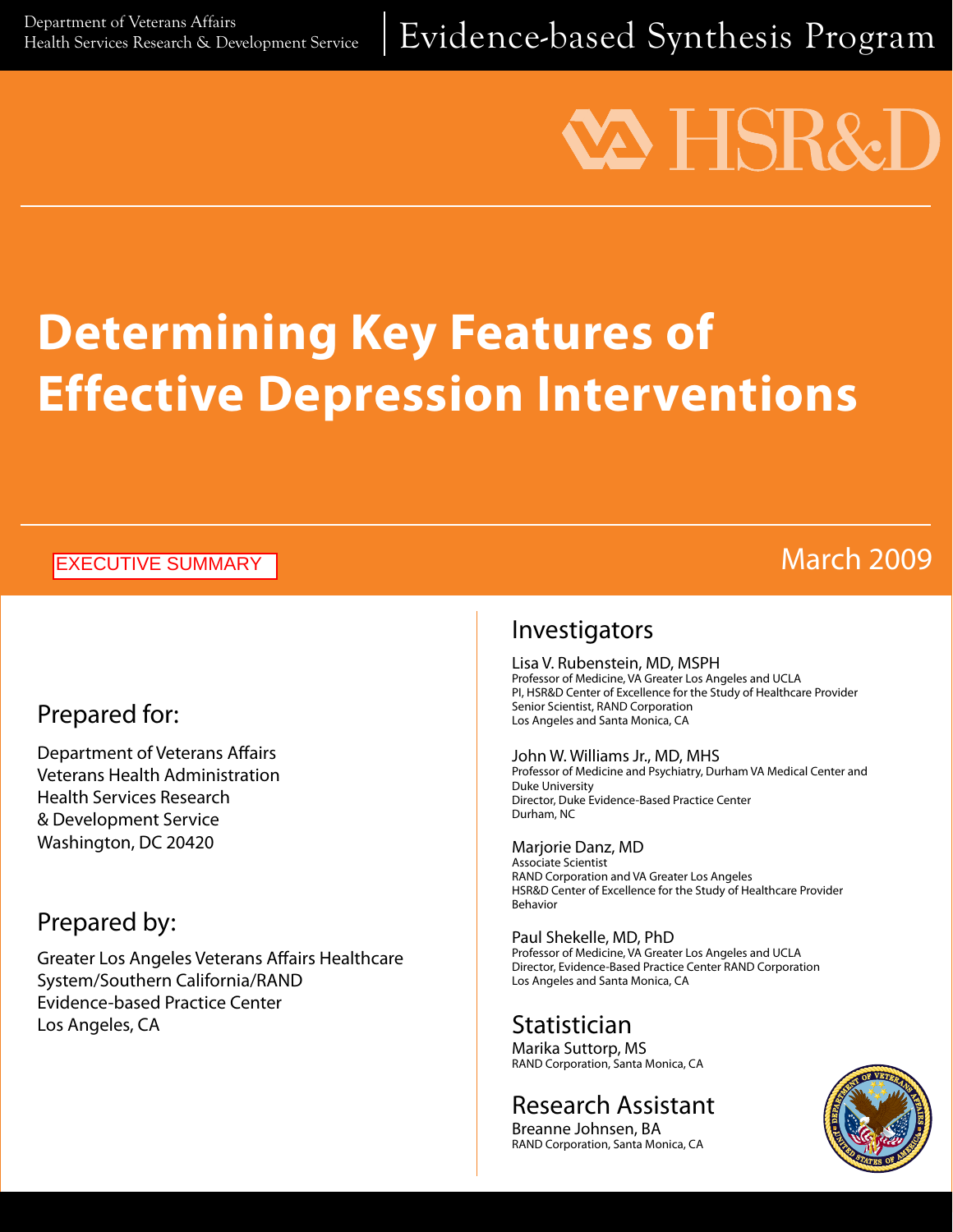This report is based on research conducted by the Greater Los Angeles Veterans Affairs Healthcare System and Southern California Evidence-based Practice Center (EPC) under contract to the Department of Veterans Affairs. The findings and conclusions in this document are those of the author(s) who are responsible for its contents; the findings and conclusions do not necessarily represent the views of the Department of Veterans Affairs. Therefore, no statement in this article should be construed as an official position of the Department of Veterans Affairs.

This report is intended as a reference and not as a substitute for clinical judgment.

This report may be used, in whole or in part, as the basis for development of clinical practice guidelines and other quality enhancement tools, or as a basis for reimbursement and coverage policies. The Department of Veterans Affairs endorsement of such derivative products may not be stated or implied.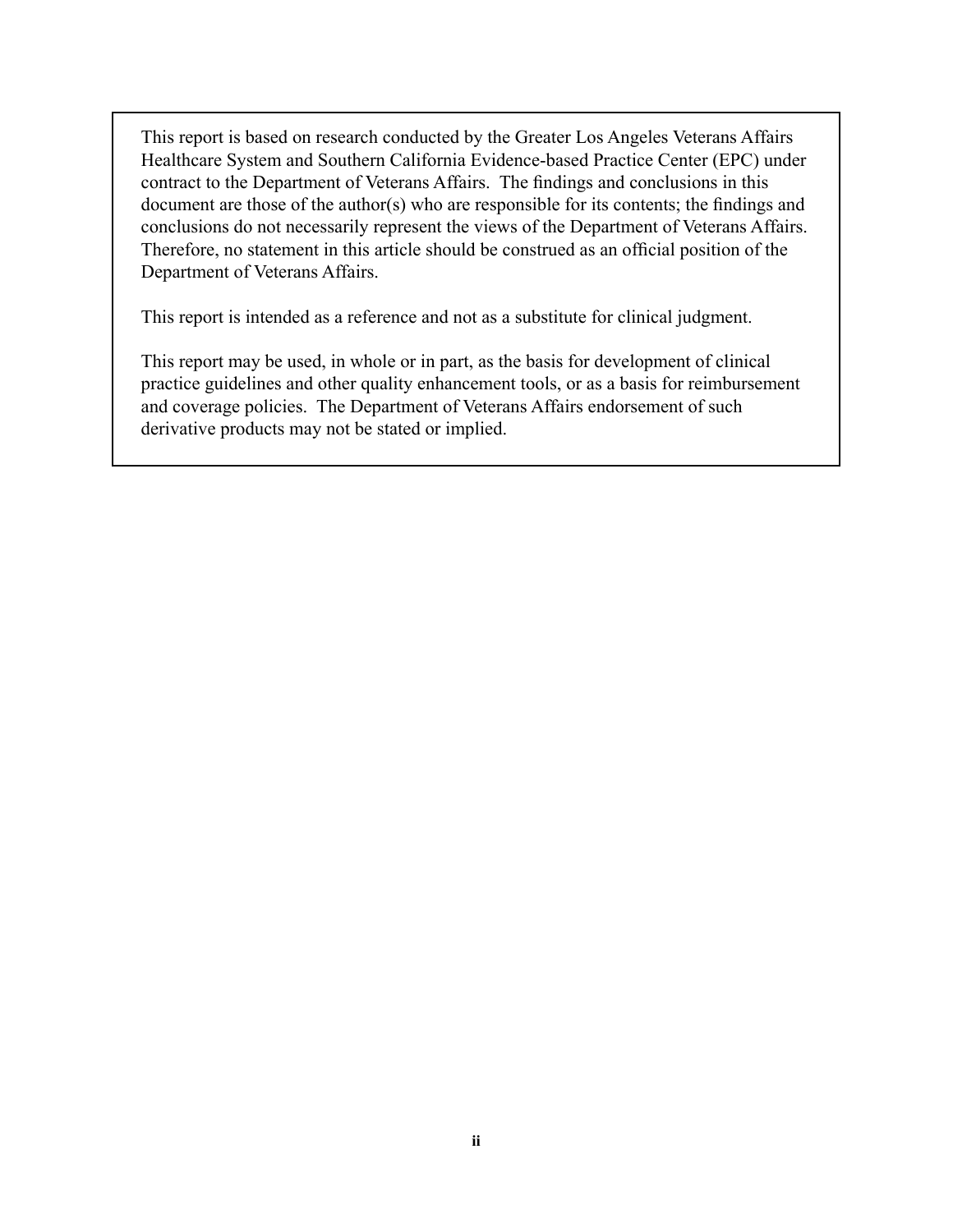# **Evidence Synthesis For Determining Key Features of Effective Depression Interventions**

## **Executive Summary**

#### **Background**

Current clinical guidelines for depression address depression treatment for patients detected in primary care (Agency for Health Care Policy and Research 1993; Schulberg, Katon et al. 1998; Agency for Healthcare Policy and Research Depression Guideline Panel 2000); VA/DOD depression guidelines (http://vaww.oqp.med.va.gov); and NICE guidelines (NICE guidelines http://www.nice.org.uk/Guidance/CG23) Research to date indicates that, under usual care conditions, less than half of primary care patients found to have major depression complete minimally adequate medications or psychotherapy (Wells, 2000; Charbonneau, 2003). A variety of organizational changes aimed at improving care for depression in primary care have been tested. Yet evidence-based guidance for healthcare organizations and their primary care practices about which organizational changes are necessary for achieving improved depression outcomes is lacking. The purpose of this review is to establish a basis for organizational guidelines or best practices for achieving improved depression care.

The collaborative care model for depression has been extensively studied, and found to be both effective and cost-effective in prior meta-analysis (Gilbody, Bower et al. 2006; Gilbody, Bower et al. 2006). Collaborative care models are organizational interventions designed to remedy known deficits in current depression care (Hepner, Rowe et al. 2007). These multifaceted models are loosely defined as involving collaboration between providers from different specialties to provide appropriate, timely depression care (Craven, 2002) or as involving two of three types of professionals (a case manager, a primary care clinician, and a mental health specialist) (Gilbody, 2006) working collaboratively within primary care. Thus, while all applications of this model are similar in focusing on supporting effective management of primary care patients detected outside of a mental health specialty setting, the specific features of the model vary from study to study. These variations make it difficult for care settings to know what features of the models tested and found to be effective in randomized trials of collaborative care are essential for achieving the expected effects.

Collaborative care definitions like these have been directed primarily at staffing (e.g., the presence of case manager or mental health specialist). Current theories of chronic illness care, however, postulate that key additional organizational changes are required to achieve consistent, sustainable improvement (Institute of Medicine 2001) (Bodenheimer, 2002). When the multiple facets of collaborative care models are considered, most can be considered specific applications of the general, across-disease chronic illness care model (Wagner, Glasgow et al. 2001). This review focuses on high quality depression care randomized trials that involved at least one change in the organization of care as described in the chronic illness care model (Williams, Gerrity et al. 2007).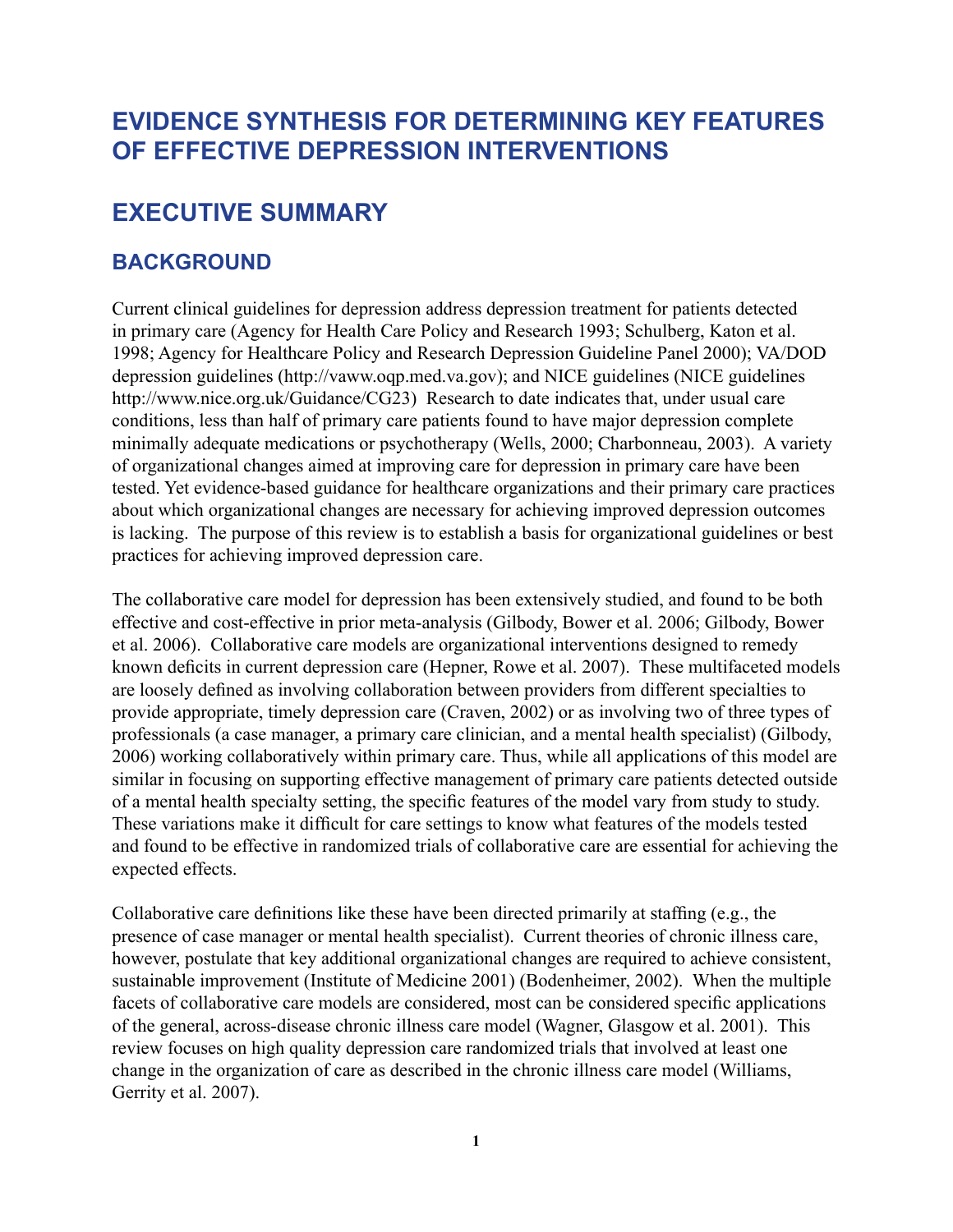Our main research question was whether there are specific design features of collaborative care *interventions* that are consistently associated with greater impact on depression symptoms compared to a usual care control group. We also aimed to explore additional outcomes including patient satisfaction and functioning. In addition, we asked whether there were specific design features of randomized trial evaluations of collaborative care that were associated with consistently greater effects. Secondarily, we aimed to assess whether any patient characteristics, such as comorbidities, were associated with differential collaborative care effects, and the degree to which model effects persisted over time. We investigated these goals based on the following research questions.

- **1)** *Primary Research Question:* **What is the core set of intervention features that characterize collaborative care interventions, and which additional features are most linked to enhanced outcome effects?**
- 2) *Secondary Research Question:* Are there specific evaluation features among randomized trials of collaborative care that are associated with effect size differences, independently of intervention features?
- 3) *Secondary Research Question:* To what extent is collaborative care more effective than usual care for decreasing depressive symptoms among patients with comorbid mental health conditions (PTSD, dementia, anxiety, dysthymia, substance abuse) or medical conditions?

#### **Methods**

.

We used a set of articles identified and preliminarily reviewed as part of an earlier, nonquantitative literature review on depression care models (Williams, Gerrity et al. 2007) to carry out quantitative meta-regression analysis of collaborative care features. Studies were high quality randomized trials of depression collaborative care interventions compared to usual care that incorporated at least two features of the chronic illness care model. At least one of these features had to directly support patients in completing depression treatment. We did not review studies that only sought to change primary care clinician behavior (e.g., using reminders), without an additional patient-directed component, such as care management. We contacted authors extensively to identify, clarify, or verify study variables such as chronic illness care features or patient population characteristics.

We began our analyses by assessing correlations between features. For study outcomes, we evaluated the *effect size* across studies for changes in depression symptoms, and *relative risk*  across studies for changes in rates of resolution of depression. For these analyses we used study effect sizes comparing intervention to usual care arms as the unit of analysis. The effect size analyses treated short (six weeks to four months), medium (five to eight months), and long (nine to twelve months) outcomes separately. We also measured *intervention impact* (high, medium, low and little or none) for each study based on reviewer ratings of de-identified sets of study outcomes, including adherence, patient satisfaction, and functioning. We eliminated variables with inadequate distributions for meaningful quantitative analysis, using a rule of thumb of at least three studies per variable category. We carried out univariate and multivariate regression to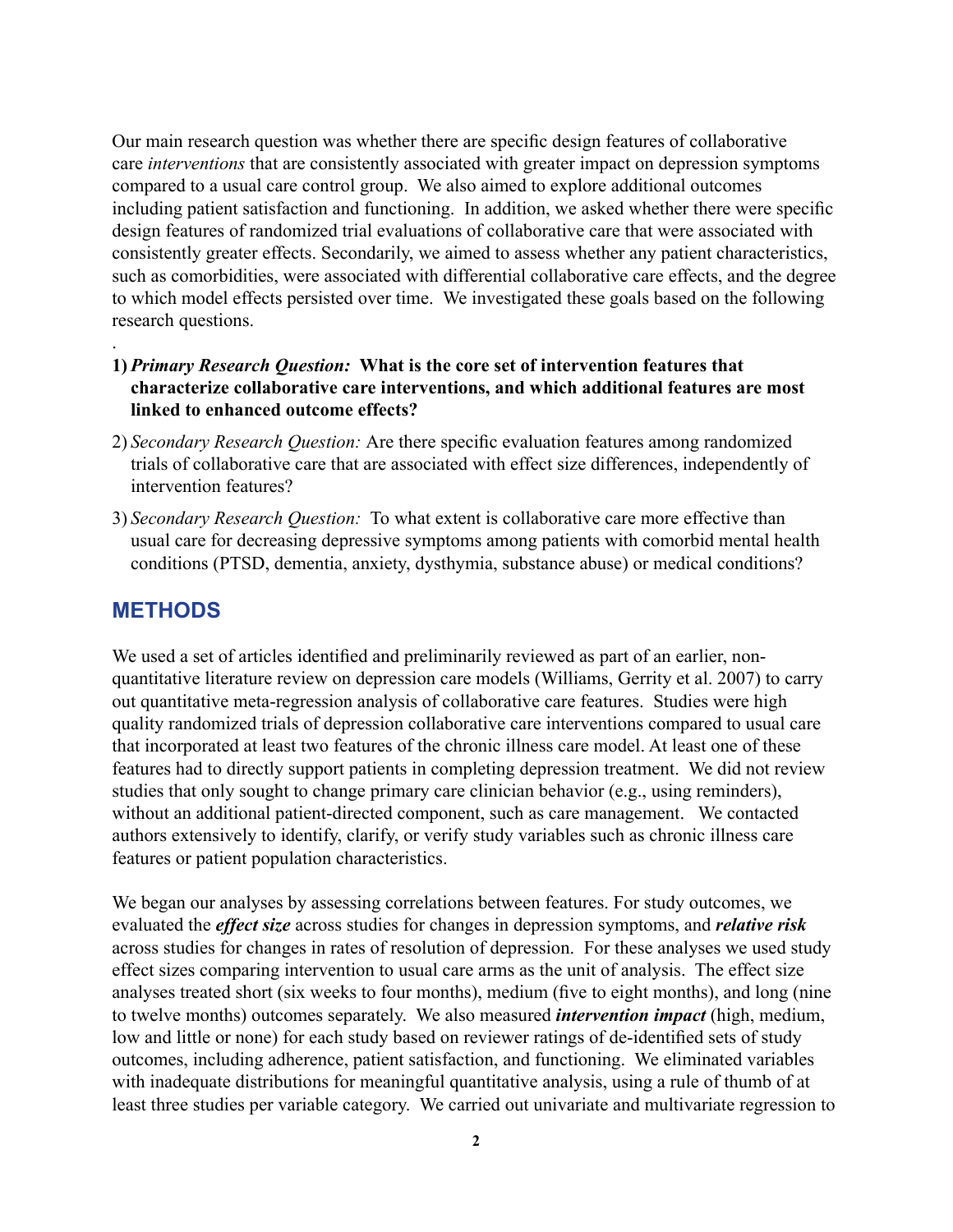determine relationships between intervention and evaluation features and effectiveness. .

Finally, we conducted cross-case qualitative analysis (Miles and Huberman 1994) of intervention and evaluation features, including comorbidities, against intervention impact.

#### **Results**

Of 1464 articles identified, reviewers deemed 138 as potentially relevant. From this group, we identified 28 high quality randomized controlled trials that met inclusion criteria for collaborative depression care based on the chronic illness care model.

#### *Overall Impact Effectiveness and Impact*

Overall, the experimental groups in selected studies showed improvement compared to usual care. Twenty of 28 interventions improved depression outcomes over 3–12 months (an 18.4% median absolute increase in patients with 50% improvement in symptoms; range, 8.3–46%). Because of heterogeneity in outcome time frames and measures across studies, we could not analyze effect sizes for all 28 studies together. Our intervention impact measure enabled us to cross-check our results for all 28 studies as a group. The impact measure was significantly associated with both depression symptom and resolution results as measured using effect size and relative risk.

#### *Regression Results*

We found that not all studies could provide suitable information for each effectiveness analysis. 21 of 28 studies were suitable for assessing short-term; 18 for assessing intermediate-term; and 10 for assessing long-term effects on depression symptoms. 18 were suitable for assessing relative risk for depression resolution. We found that studies were too heterogeneous in their assessments of psychiatric comorbidities and demographics to evaluate these variables quantitatively. Too few studies reported on medical comorbidities to evaluate these either qualitatively or quantitatively. We identified some intervention features as too correlated for regression analysis. Initial univariate regression results evaluating the relationship between intervention features and effects on depression symptoms and resolution showed active patient self-management support as the single statistically significant intervention characteristic associated with improved depression symptoms and depression resolution. Other individual collaborative care intervention features among the five we evaluated were not significantly related to outcomes. We found no individual intervention feature associated with longer term effects on depression symptoms. Among evaluation features, enrolling patients for the evaluation through screening was significantly associated with more positive effects on outcomes.

#### *Cross-Case Analysis Results*

With between 10 and 21 studies in each regression analysis against study effect size, we did not have the sample size to fully explore potential interactions and associations between intervention features quantitatively. In addition, some variables characterized too large or too small a proportion of the studies to provide adequate variation for valid regression analysis. To understand our initial regression results, we therefore carried out extensive cross-case analyses on our full sample of 28 studies looking at combinations of characteristics versus our impact